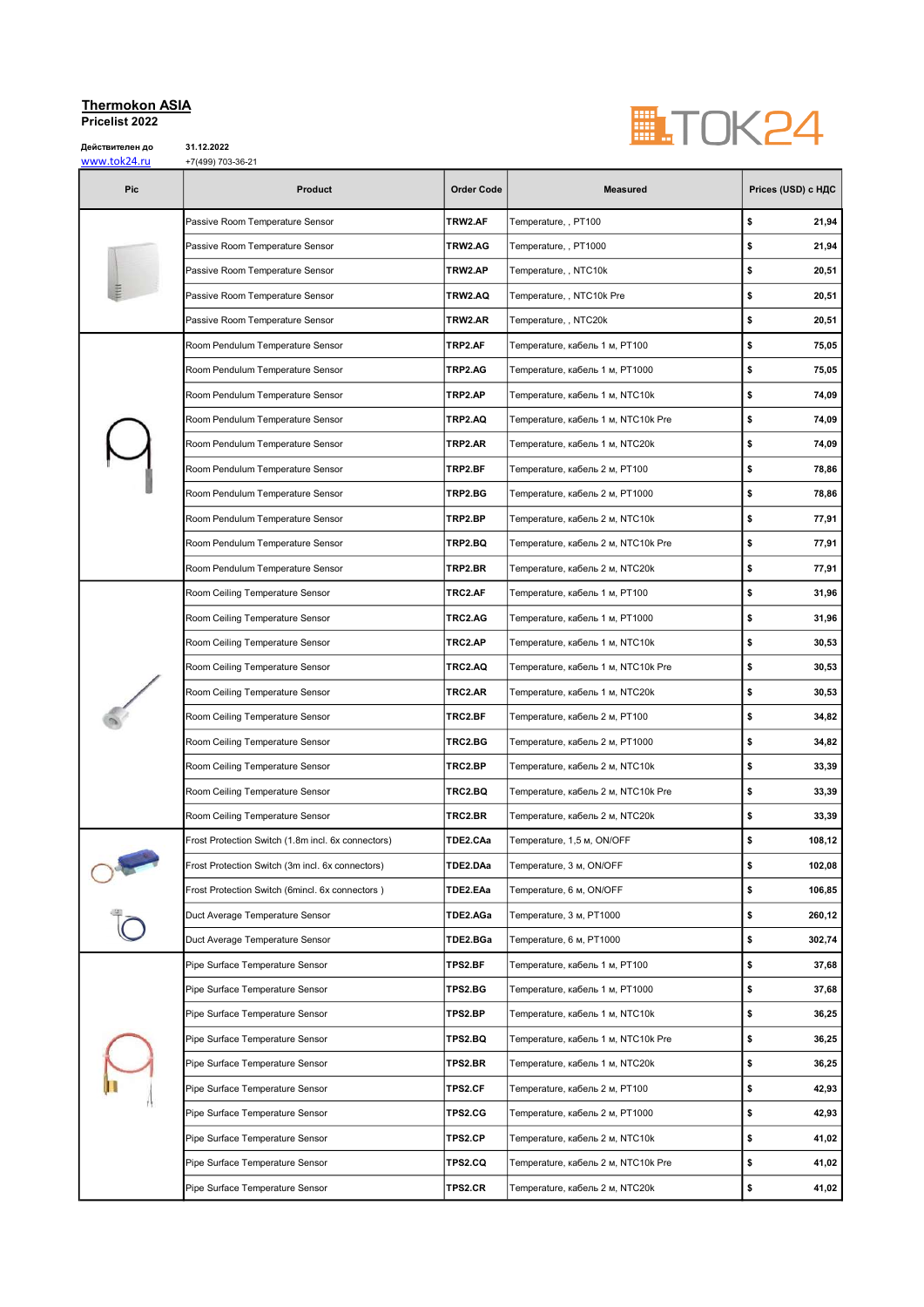|        | Universal Surface Temperature Sensor | <b>TUS2.AF</b> | Теmperature, кабель 1 м, PT100              | \$<br>37,68 |
|--------|--------------------------------------|----------------|---------------------------------------------|-------------|
|        | Universal Surface Temperature Sensor | <b>TUS2.AG</b> | Теmperature, кабель 1 м, PT1000             | \$<br>37,68 |
|        | Universal Surface Temperature Sensor | <b>TUS2.AP</b> | Теmperature, кабель 1 м, NTC10k             | \$<br>36,25 |
|        | Universal Surface Temperature Sensor | <b>TUS2.AQ</b> | Теmperature, кабель 1 м, NTC10k Pre         | \$<br>36,25 |
|        | Universal Surface Temperature Sensor | <b>TUS2.AR</b> | Temperature, кабель 1 м, NTC20k             | \$<br>36,25 |
|        | Universal Surface Temperature Sensor | TUS2.BF        | Теmperature, кабель 2 м, PT100              | \$<br>42,93 |
|        | Universal Surface Temperature Sensor | <b>TUS2.BG</b> | Теmperature, кабель 2 м, PT1000             | \$<br>42,93 |
|        | Universal Surface Temperature Sensor | TUS2.BP        | Теmperature, кабель 2 м, NTC10k             | \$<br>41,02 |
|        | Universal Surface Temperature Sensor | TUS2.BQ        | Теmperature, кабель 2 м, NTC10k Pre         | \$<br>41,02 |
|        | Universal Surface Temperature Sensor | <b>TUS2.BR</b> | Теmperature, кабель 2 м, NTC20k             | \$<br>41,02 |
|        | Universal Cable Temperature Sensor   | TUU2.AF        | Теmperature, 6x50 мм кабель 1 м, PT100      | \$<br>29,57 |
|        | Universal Cable Temperature Sensor   | TUU2.AG        | Теmperature, 6x50 мм кабель 1 м, PT1000     | \$<br>29,57 |
|        | Universal Cable Temperature Sensor   | TUU2.AP        | Temperature, 6x50 мм кабель 1 м, NTC10k     | \$<br>28,14 |
|        | Universal Cable Temperature Sensor   | TUU2.AQ        | Temperature, 6x50 мм кабель 1 м, NTC10k Pre | \$<br>28,14 |
|        | Universal Cable Temperature Sensor   | TUU2.AR        | Temperature, 6x50 мм кабель 1 м, NTC20k     | \$<br>28,14 |
|        | Universal Cable Temperature Sensor   | TUU2.BF        | Теmperature, 6x50 мм кабель 2 м, PT100      | \$<br>33,39 |
|        | Universal Cable Temperature Sensor   | TUU2.BG        | Temperature, 6x50 мм кабель 2 м, PT1000     | \$<br>33,39 |
|        | Universal Cable Temperature Sensor   | TUU2.BP        | Теmperature, 6x50 мм кабель 2 м, NTC10k     | \$<br>31,96 |
|        | Universal Cable Temperature Sensor   | TUU2.BQ        | Теmperature, 6x50 мм кабель 2 м, NTC10k Pre | \$<br>31,96 |
|        | Universal Cable Temperature Sensor   | TUU2.BR        | Теmperature, 6x50 мм кабель 2 м, NTC20k     | \$<br>31,96 |
|        | Outdoor Wall Temperature Sensor      | TOW2.BF        | Temperature, , PT100                        | \$<br>33,39 |
|        | Outdoor Wall Temperature Sensor      | TOW2.BG        | Temperature, , PT1000                       | \$<br>33,39 |
|        | Outdoor Wall Temperature Sensor      | TOW2.BP        | Temperature, , NTC10k                       | \$<br>30,53 |
|        | Outdoor Wall Temperature Sensor      | TOW2.BQ        | Temperature, , NTC10k Pre                   | \$<br>30,53 |
|        | Outdoor Wall Temperature Sensor      | TOW2.BR        | Temperature, , NTC20k                       | \$<br>30,53 |
|        | Pipe Immersion Temperature Sensor    | TPI2.AF        | Temperature, 4x50 мм, PT100                 | \$<br>83,00 |
|        | Pipe Immersion Temperature Sensor    | TPI2.AG        | Temperature, 4x50 мм, PT1000                | \$<br>83,00 |
|        | Pipe Immersion Temperature Sensor    | TPI2.AP        | Temperature, 4x50 мм, NTC10k                | \$<br>80,61 |
|        | Pipe Immersion Temperature Sensor    | TPI2.AQ        | Temperature, 4x50 мм, NTC10k Pre            | \$<br>80,61 |
|        | Pipe Immersion Temperature Sensor    | TPI2.AR        | Temperature, 4x50 мм, NTC20k                | \$<br>80,61 |
|        | Pipe Immersion Temperature Sensor    | TPI2.GF        | Temperature, 6x100 мм, PT100                | \$<br>86,34 |
|        | Pipe Immersion Temperature Sensor    | TPI2.GG        | Temperature, 6x100 мм, PT1000               | \$<br>86,34 |
|        | Pipe Immersion Temperature Sensor    | TPI2.GP        | Temperature, 6x100 мм, NTC10k               | \$<br>83,00 |
|        | Pipe Immersion Temperature Sensor    | <b>TPI2.GQ</b> | Temperature, 6x100 мм, NTC10k Pre           | \$<br>83,00 |
| $\ast$ | Pipe Immersion Temperature Sensor    | TPI2.GR        | Temperature, 6x100 мм, NTC20k               | \$<br>83,00 |
|        | Pipe Immersion Temperature Sensor    | TPI2.BF        | Temperature, 6x150 мм, PT100                | \$<br>89,20 |
|        | Pipe Immersion Temperature Sensor    | TPI2.BG        | Temperature, 6x150 мм, PT1000               | \$<br>89,20 |
|        | Pipe Immersion Temperature Sensor    | TPI2.BP        | Temperature, 6x150 мм, NTC10k               | \$<br>86,34 |
|        | Pipe Immersion Temperature Sensor    | TPI2.BQ        | Temperature, 6x150 мм, NTC10k Pre           | \$<br>86,34 |
|        | Pipe Immersion Temperature Sensor    | TPI2.BR        | Temperature, 6x150 мм, NTC20k               | \$<br>86,34 |
|        | Pipe Immersion Temperature Sensor    | TPI2.CF        | Temperature, 6x200 мм, PT100                | \$<br>92,06 |
|        | Pipe Immersion Temperature Sensor    | TPI2.CG        | Temperature, 6x200 мм, PT1000               | \$<br>92,06 |
|        | Pipe Immersion Temperature Sensor    | TPI2.CP        | Temperature, 6x200 мм, NTC10k               | \$<br>89,20 |
|        | Pipe Immersion Temperature Sensor    | TPI2.CQ        | Temperature, 6x200 мм, NTC10k Pre           | \$<br>89,20 |
|        | Pipe Immersion Temperature Sensor    | TPI2.CR        | Temperature, 6x200 мм, NTC20k               | \$<br>89,20 |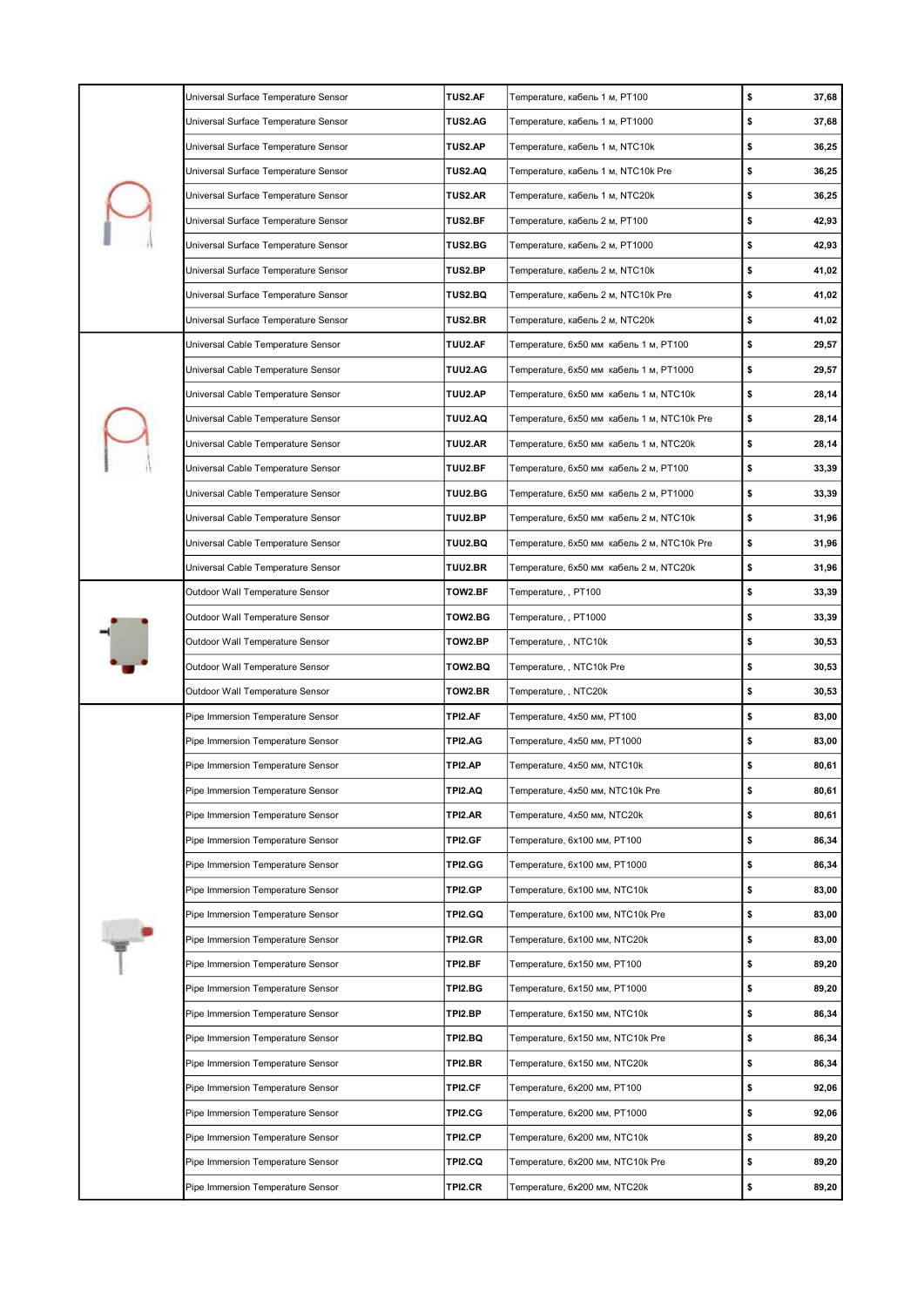|  | Duct Immersion Temperature Sensor    | TDI2.AFa | Temperature, 6x50 мм, PT100       | \$<br>39,11  |
|--|--------------------------------------|----------|-----------------------------------|--------------|
|  | Duct Immersion Temperature Sensor    | TDI2.AGa | Temperature, 6x50 мм, PT1000      | \$<br>39,11  |
|  | Duct Immersion Temperature Sensor    | TDI2.APa | Temperature, 6x50 мм, NTC10k      | \$<br>36,25  |
|  | Duct Immersion Temperature Sensor    | TDI2.AQa | Temperature, 6x50 мм, NTC10k Pre  | \$<br>36,25  |
|  | Duct Immersion Temperature Sensor    | TDI2.ARa | Temperature, 6x50 мм, NTC20k      | \$<br>36,25  |
|  | Duct Immersion Temperature Sensor    | TDI2.GFa | Temperature, 6x100 мм, PT100      | \$<br>41,98  |
|  | Duct Immersion Temperature Sensor    | TDI2.GGa | Temperature, 6x100 мм, PT1000     | \$<br>41,98  |
|  | Duct Immersion Temperature Sensor    | TDI2.GPa | Temperature, 6x100 мм, NTC10k     | \$<br>39,11  |
|  | Duct Immersion Temperature Sensor    | TDI2.GQa | Temperature, 6x100 мм, NTC10k Pre | \$<br>39,11  |
|  | Duct Immersion Temperature Sensor    | TDI2.GRa | Temperature, 6x100 мм, NTC20k     | \$<br>39,11  |
|  | Duct Immersion Temperature Sensor    | TDI2.BFa | Temperature, 6x150 мм, PT100      | \$<br>44,84  |
|  | Duct Immersion Temperature Sensor    | TDI2.BGa | Temperature, 6x150 мм, PT1000     | \$<br>44,84  |
|  | Duct Immersion Temperature Sensor    | TDI2.BPa | Temperature, 6x150 мм, NTC10k     | \$<br>41,98  |
|  | Duct Immersion Temperature Sensor    | TDI2.BQa | Temperature, 6x150 мм, NTC10k Pre | \$<br>41,98  |
|  | Duct Immersion Temperature Sensor    | TDI2.BRa | Temperature, 6x150 мм, NTC20k     | \$<br>41,98  |
|  | Duct Immersion Temperature Sensor    | TDI2.CFa | Temperature, 6x200 мм, PT100      | \$<br>47,70  |
|  | Duct Immersion Temperature Sensor    | TDI2.CGa | Temperature, 6x200 мм, PT1000     | \$<br>47,70  |
|  | Duct Immersion Temperature Sensor    | TDI2.CPa | Temperature, 6x200 мм, NTC10k     | \$<br>44,84  |
|  | Duct Immersion Temperature Sensor    | TDI2.CQa | Temperature, 6x200 мм, NTC10k Pre | \$<br>44,84  |
|  | Duct Immersion Temperature Sensor    | TDI2.CRa | Temperature, 6x200 мм, NTC20k     | \$<br>44,84  |
|  | Duct Immersion Temperature Sensor    | TDI2.FFa | Temperature, 6x250 мм, PT100      | \$<br>50,56  |
|  | Duct Immersion Temperature Sensor    | TDI2.FGa | Temperature, 6x250 мм, PT1000     | \$<br>50,56  |
|  | Duct Immersion Temperature Sensor    | TDI2.FPa | Temperature, 6x250 мм, NTC10k     | \$<br>47,70  |
|  | Duct Immersion Temperature Sensor    | TDI2.FQa | Temperature, 6x250 мм, NTC10k Pre | \$<br>47,70  |
|  | Duct Immersion Temperature Sensor    | TDI2.FRa | Temperature, 6x250 мм, NTC20k     | \$<br>47,70  |
|  | Duct Immersion Temperature Sensor    | TDI2.DFa | Temperature, 6x300 мм, PT100      | \$<br>53,42  |
|  | Duct Immersion Temperature Sensor    | TDI2.DGa | Temperature, 6x300 мм, PT1000     | \$<br>53,42  |
|  | Duct Immersion Temperature Sensor    | TDI2.DPa | Temperature, 6x300 мм, NTC10k     | \$<br>50,56  |
|  | Duct Immersion Temperature Sensor    | TDI2.DQa | Temperature, 6x300 мм, NTC10k Pre | \$<br>50,56  |
|  | Duct Immersion Temperature Sensor    | TDI2.DRa | Temperature, 6x300 мм, NTC20k     | \$<br>50,56  |
|  | Duct Immersion Temperature Sensor    | TDI2.EFa | Temperature, 6x450 мм, PT100      | \$<br>62,01  |
|  | Duct Immersion Temperature Sensor    | TDI2.EGa | Temperature, 6x450 мм, PT1000     | \$<br>62,01  |
|  | Duct Immersion Temperature Sensor    | TDI2.EPa | Temperature, 6x450 мм, NTC10k     | \$<br>59,15  |
|  | Duct Immersion Temperature Sensor    | TDI2.EQa | Temperature, 6x450 мм, NTC10k Pre | \$<br>59,15  |
|  | Duct Immersion Temperature Sensor    | TDI2.ERa | Temperature, 6x450 мм, NTC20k     | \$<br>59,15  |
|  | Room Temperature Sensor              | TRW1.AE  | Temperature, , 010V / 420mA       | \$<br>109,23 |
|  | Room Temperature Pendulum Sensor     | TRP1.AE  | Temperature, 1 м, 010V / 420mA    | \$<br>194,14 |
|  | Room Temperature Pendulum Sensor     | TRP1.BE  | Temperature, 2 м, 010V / 420mA    | \$<br>208,45 |
|  | Room Temperature Ceiling Sensor      | TRC1.AE  | Temperature, 1 м, 010V / 420mA    | \$<br>158,36 |
|  | Room Temperature Ceiling Sensor      | TRC1.BE  | Temperature, 2 м, 010V / 420mA    | \$<br>164,09 |
|  | Room Temperature Pipe Surface Sensor | TPS1.BE  | Temperature, 1 м, 010V / 420mA    | \$<br>144,05 |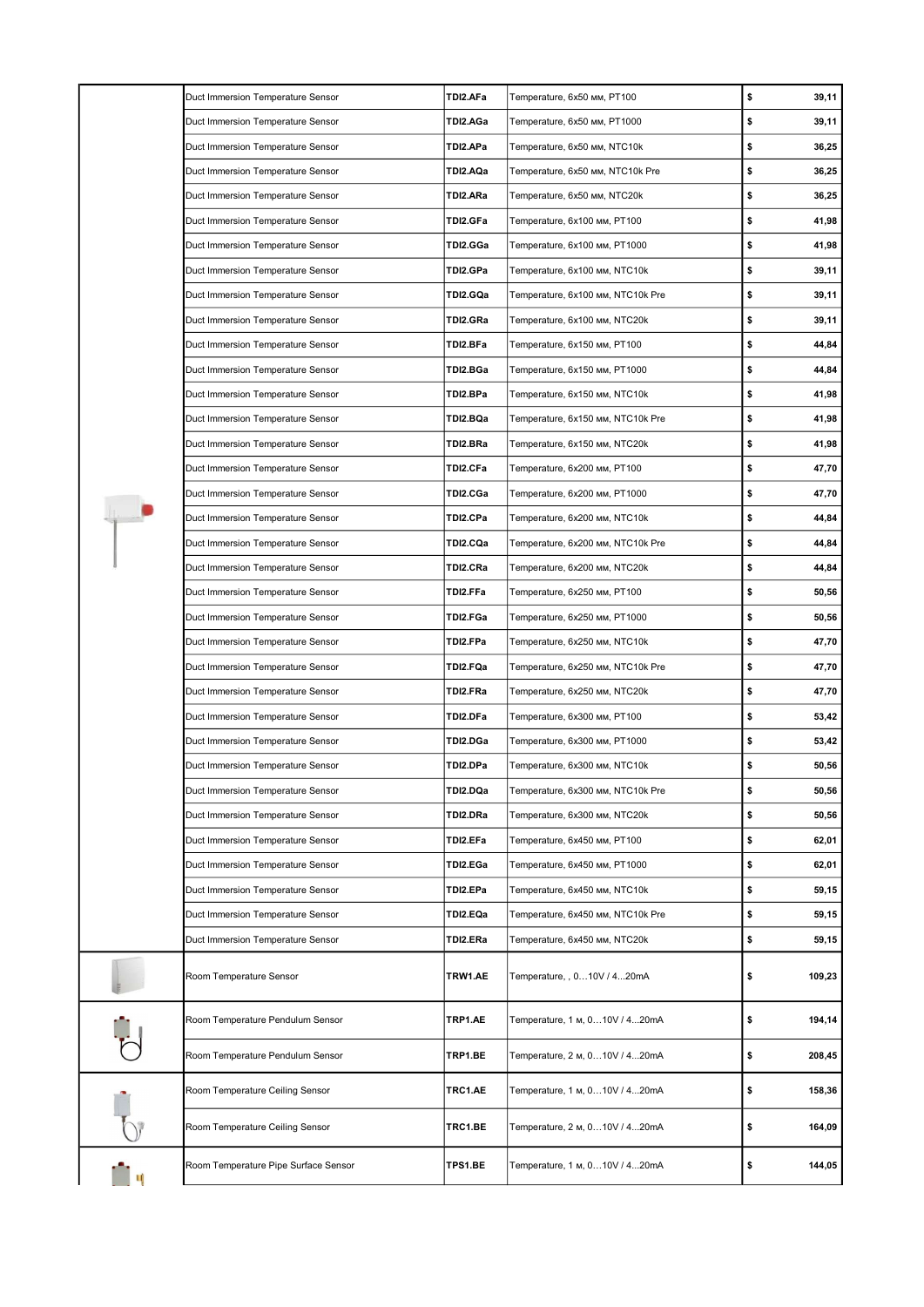| Room Temperature Pipe Surface Sensor                             | TPS1.CE            | Temperature, 2 м, 010V / 420mA                            | \$       | 146,92           |
|------------------------------------------------------------------|--------------------|-----------------------------------------------------------|----------|------------------|
| Room Temperature Universal Surface Sensor                        | TUS1.AE            | Temperature, 1 м, 010V / 420mA                            | \$       | 144,05           |
| Room Temperature Universal Surface Sensor                        | TUS1.BE            | Temperature, 2 м, 010V / 420mA                            | \$       | 146,92           |
| Room Temperature Universal Cable Sensor                          | TUU1.EE            | Temperature, 1 м, 010V / 420mA                            | \$       | 114,96           |
| Room Temperature Universal Cable Sensor                          | TUU1.FE            | Temperature, 2 м, 010V / 420mA                            | \$       | 118,30           |
| Outdoor Temperature Sensor                                       | TOW1.BE            | Temperature, , 010V / 420mA                               | \$       | 114,96           |
| Duct Temperature Average Sensor                                  | TDE1.AAa           | Temperature, 3 м, 0…10V                                   | \$       | 387,32           |
| Duct Temperature Average Sensor                                  | TDE1.BAa           | Temperature, 6 м, 420mA                                   | \$       | 414,99           |
| Duct Temperature Average Sensor                                  | TDE1.ADa           | Temperature, 3 м, 010V                                    | \$       | 387,32           |
| Duct Temperature Average Sensor                                  | TDE1.BDa           | Temperature, 6 м, 420mA                                   | \$       | 414,99           |
| Pipe Temperature Immersion Sensor                                | TPI1.AE            | Temperature, 4x50 мм, 010V / 420mA                        | \$       | 159,80           |
| Pipe Temperature Immersion Sensor                                | TPI1.GE            | Temperature, 6x100 мм, 010V / 420mA                       | \$       | 162,66           |
| Pipe Temperature Immersion Sensor                                | TPI1.BE            | Temperature, 6x150 мм, 010V / 420mA                       | \$       | 165,52           |
| Pipe Temperature Immersion Sensor                                | TPI1.CE            | Temperature, 6x200 мм, 010V / 420mA                       | \$       | 168,38           |
| Duct Temperature Immersion Sensor                                | TDI1.AE            | Temperature, 6x50 мм, 010V / 420mA                        | \$       | 119,25           |
| Duct Temperature Immersion Sensor                                | TDI1.GE            | Temperature, 6х100 мм, 010V / 420mA                       | \$       | 125,45           |
| Duct Temperature Immersion Sensor                                | TDI1.BE            | Temperature, 6x150 мм, 010V / 420mA                       | \$       | 131,18           |
| Duct Temperature Immersion Sensor                                | TDI1.CE            | Temperature, 6x200 мм, 010V / 420mA                       | \$       | 136,90           |
| Duct Temperature Immersion Sensor                                | TDI1.FE            | Temperature, 6x250 мм, 010V / 420mA                       | \$       | 142,62           |
|                                                                  |                    |                                                           |          |                  |
|                                                                  |                    |                                                           |          |                  |
| Duct Temperature Immersion Sensor                                | TDI1.DE<br>TDI1.EE | Temperature, 6x300 мм, 010V / 420mA                       | \$       | 148,35           |
| Duct Temperature Immersion Sensor<br>Surface Condensation Switch | HPS2.AAa           | Temperature, 6x450 мм, 010V / 420mA<br>Humidity, , ON/OFF | \$<br>\$ | 162,66<br>172,67 |
| <b>Surface Condensation Switch</b>                               | HPS2.BAa           | Humidity, , ON/OFF                                        | \$       | 191,75           |
| Surface Leakage Switch                                           | <b>HPS2.DA</b>     | Humidity, , ON/OFF                                        | \$       | 171,72           |
| Surface Leakage Switch                                           | HPS2.CAa           | Humidity, , ON/OFF                                        | \$       | 191,75           |
| Room Humidity- Temperature Sensor                                | CRW4.AE            | Temperature / Humidity, , 010V / 420mA                    | \$       | 141,67           |
| Duct Humidity- Temperature Sensor                                | CDI4.AE            | Temperature / Humidity, 140 мм, 010V / 420mA              | \$       | 165,04           |
| Duct Humidity- Temperature Sensor                                | CDI4.BE            | Temperature / Humidity, 270 мм, 010V / 420mA              | \$       | 188,42           |
| Ceiling Humidity- Temperature Sensor                             | CRC4.AE            | Temperature / Humidity, 1 м, 010V / 420mA                 | \$       | 172,67           |
| Ceiling Humidity- Temperature Sensor                             | CRC4.BE            | Temperature / Humidity, 2 m, 010V / 420mA                 | \$       | 178,40           |
| Pendulum Humidity- Temperature Sensor                            | CRP4.AE            | Temperature / Humidity, 1 м, 010V / 420mA                 | \$       | 241,36           |
| Pendulum Humidity- Temperature Sensor                            | CRP4.BE            | Temperature / Humidity, 2 м, 010V / 420mA                 | \$       | 247,09           |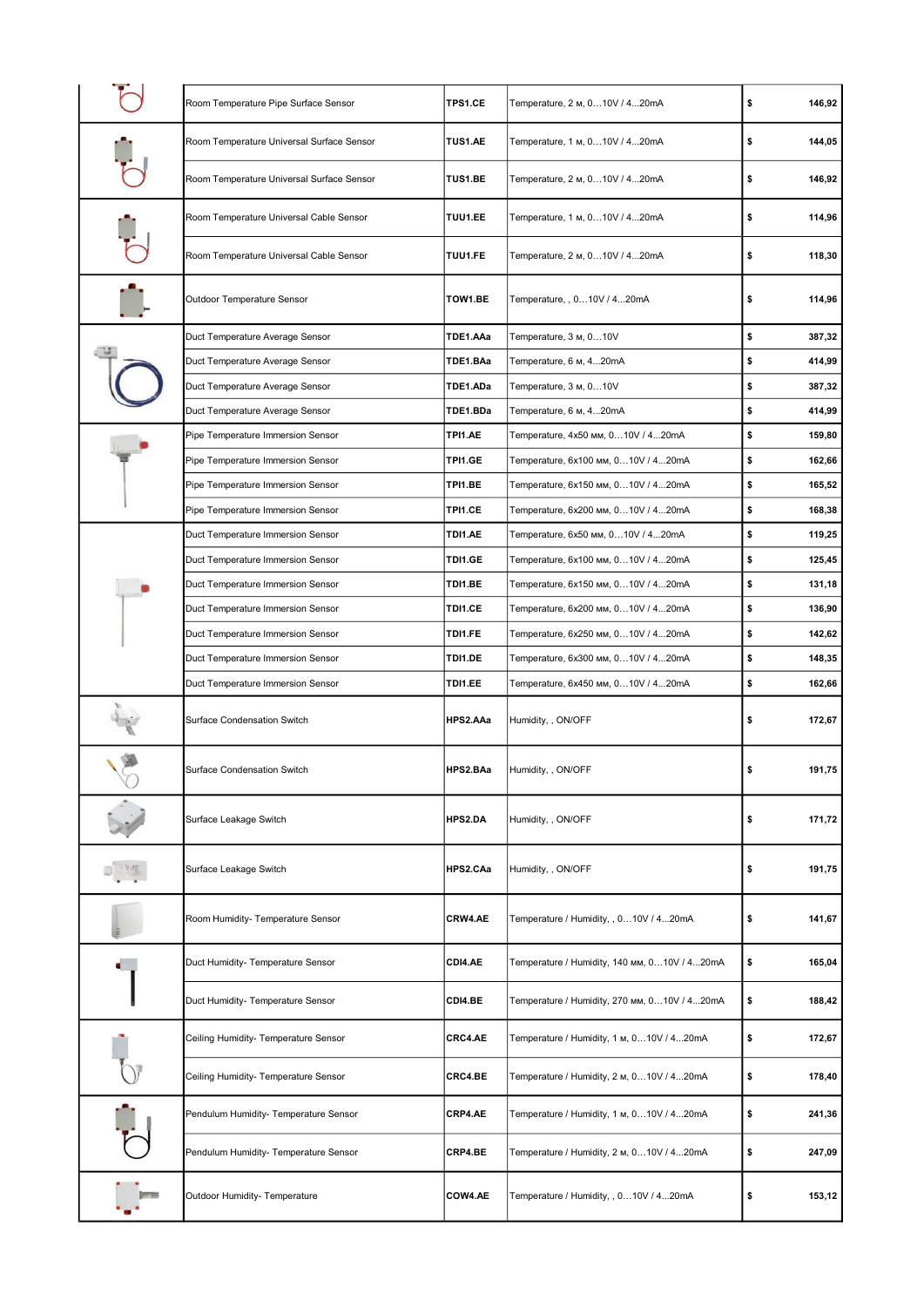|      | Room Air Quality (VOC) Sensor                           | GRW1.AA  | Air Quality (VOC), , 010V                          | \$<br>488,45 |
|------|---------------------------------------------------------|----------|----------------------------------------------------|--------------|
|      | Room Air Quality (CO2) Sensor                           | GRW1.BA  | Air Quality (CO2), , 010V                          | \$<br>431,21 |
|      | Duct Air Quality (CO2) Sensor                           | GDI1.HE  | Air Quality (CO2), , 010V                          | \$<br>442,66 |
|      | Universal Air Quality (CO2) Sensor                      | GUW1.AE  | Air Quality (CO2), , 010V / 420mA                  | \$<br>387,80 |
|      | Duct Air Quality (VOC) Sensor                           | GDI1.BAa | Air Quality (VOC), , 010V                          | \$<br>416,90 |
|      | Room Air Quality (CO)- Temperature Sensor               | GRW1.MB  | Air Quality (CO), , 010V / 420mA                   | \$<br>497,99 |
|      | Room Air Quality (CO)- Temperature Sensor               | GRW1.NB  | Air Quality (CO), , 010V / 420mA                   | \$<br>497,99 |
|      | Room Air Quality (CO)- Temperature Sensor               | GRW1.OB  | Air Quality (CO), , 010V / 420mA                   | \$<br>536,15 |
|      | Room Air Quality (CO)- Temperature Sensor               | GRW1.PB  | Air Quality (CO), , 010V / 420mA                   | \$<br>536,15 |
|      | Duct Air Quality (CO) Sensor                            | GDI1.MB  | Air Quality (CO), , 010V / 420mA                   | \$<br>593,71 |
|      | Duct Air Quality (CO) Sensor                            | GDI1.NB  | Air Quality (CO), , 010V / 420mA                   | \$<br>593,71 |
|      | Room Air Quality (PM) Sensor                            | GRW1.RE  | Air Quality (PM2.5), , 010V / 420mA                | \$<br>440,43 |
|      | Room Air Quality (PM) Sensor                            | GRW1.TE  | Air Quality (PM10), , 010V / 420mA                 | \$<br>440,43 |
| G(E) | Room Air Quality (PM) Sensor                            | GRW1.SE  | Air Quality (PM2.5), , 010V / 420mA                | \$<br>478,91 |
|      | Room Air Quality (PM) Sensor                            | GRW1.UE  | Air Quality (PM10), , 010V / 420mA                 | \$<br>478,91 |
|      | Duct Air Quality (PM) Sensor                            | GDI1.RE  | Air Quality (PM2.5), , 010V / 420mA                | \$<br>497,99 |
|      | Duct Air Quality (PM) Sensor                            | GDI1.TE  | Air Quality (PM10), , 010V / 420mA                 | \$<br>497,99 |
|      | Room Air Quality (CO2), Humidity, Temperature Sensor    | CRW5.FB  | Temperature / Humidity / Air Quality (CO2), , 010V | \$<br>546,17 |
|      | Duct Air Quality (CO2), Humidity and Temperature Sensor | CDI5.FBa | Temperature / Humidity / Air Quality (CO2), , 010V | \$<br>617,72 |
|      | Air Differential Pressure Sensor                        | PDE1.CE  | Air Diffential Pressure, , 010V / 420mA            | \$<br>237,07 |
|      | Air Differential Pressure Sensor                        | PDE1.DE  | Air Diffential Pressure, , 010V / 420mA            | \$<br>237,07 |
|      | Air Differential Pressure Sensor                        | PDE1.OA  | Air Diffential Pressure, , 010V / 420mA            | \$<br>344,87 |
|      | Air Differential Pressure Sensor                        | PDE1.EA  | Air Diffential Pressure, , 010V / 420mA            | \$<br>344,87 |
|      | Air Differential Pressure Sensor                        | PDE1.FA  | Air Diffential Pressure, , 010V / 420mA            | \$<br>344,87 |
|      | Air Differential Pressure Sensor                        | PDE1.PA  | Air Diffential Pressure, , 010V / 420mA            | \$<br>431,21 |
|      | Air Differential Pressure Sensor                        | PDE1.GA  | Air Diffential Pressure, , 010V / 420mA            | \$<br>431,21 |
|      | Air Differential Pressure Sensor                        | PDE1.HA  | Air Diffential Pressure, , 010V / 420mA            | \$<br>431,21 |
|      | Air Velocity- Temperature Sensor                        | PDI1.AA  | Air Velocity / Temperature, , 010V / 420mA         | \$<br>488,45 |
| A)   | Air Velocity- Temperature Sensor                        | PDI1.BA  | Air Velocity / Temperature, , 010V / 420mA         | \$<br>574,79 |
|      | Air Velocity- Temperature Sensor                        | PDI1.CA  | Air Velocity / Temperature, , 010V / 420mA         | \$<br>660,65 |
|      | Air Differential Pressure Switch                        | PDE2.NAb | Air Diffential Pressure, , ON/OFF                  | \$<br>40,55  |
|      | Air Differential Pressure Switch                        | PDE2.AAb | Air Diffential Pressure, , ON/OFF                  | \$<br>40,55  |
|      | Air Differential Pressure Switch                        | PDE2.BAb | Air Diffential Pressure, , ON/OFF                  | \$<br>40,55  |
|      | Air Differential Pressure Switch                        | PDE2.CAb | Air Diffential Pressure, , ON/OFF                  | \$<br>40,55  |
|      | Air Differential Pressure Switch                        | PDE2.DAb | Air Diffential Pressure, , ON/OFF                  | \$<br>40,55  |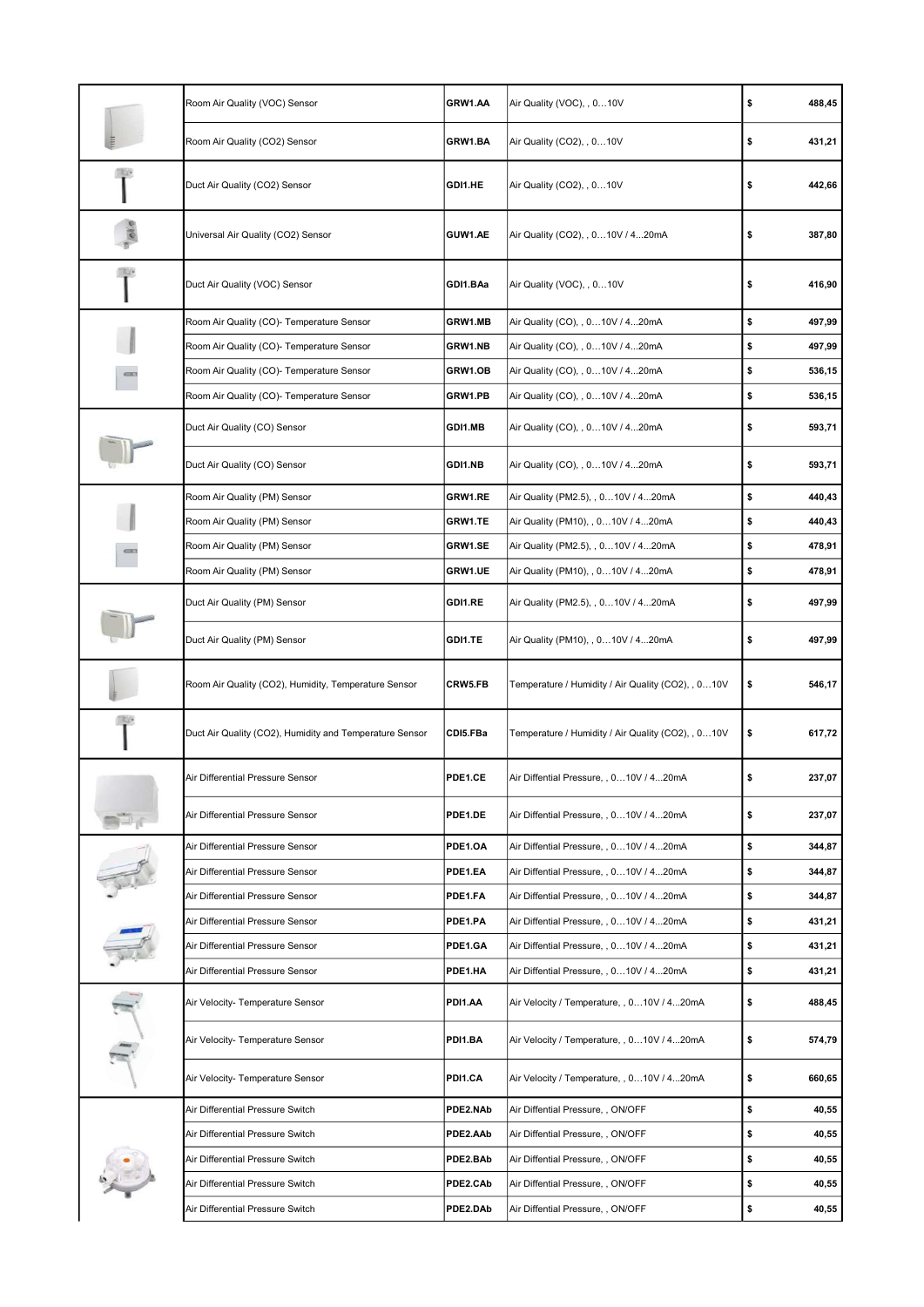| Air Differential Pressure Switch   | PDE2.EAb | Air Diffential Pressure, , ON/OFF     | \$<br>40,55  |
|------------------------------------|----------|---------------------------------------|--------------|
| Air Differential Pressure Gauge    | PDE2.LD  | Air Diffential Pressure, , n/a        | \$<br>115,12 |
| Air Differential Pressure Gauge    | PDE2.MD  | Air Diffential Pressure, , n/a        | \$<br>115,12 |
| Air Differential Pressure Gauge    | PDE2.OD  | Air Diffential Pressure, , n/a        | \$<br>115,12 |
| Air Differential Pressure Gauge    | PDE2.PD  | Air Diffential Pressure, , n/a        | \$<br>115,12 |
| Air Differential Pressure Gauge    | PDE2.QD  | Air Diffential Pressure, , n/a        | \$<br>115,12 |
| Air Differential Pressure Gauge    | PDE2.RD  | Air Diffential Pressure, , n/a        | \$<br>115,12 |
| Air Differential Pressure Gauge    | PDE2.SD  | Air Diffential Pressure, , n/a        | \$<br>115,12 |
| Air Differential Pressure Gauge    | PDE2.TD  | Air Diffential Pressure, , n/a        | \$<br>115,12 |
| Air Differential Pressure Gauge    | PDE2.UD  | Air Diffential Pressure, , n/a        | \$<br>115,12 |
| Air Differential Pressure Gauge    | PDE2.VD  | Air Diffential Pressure, , n/a        | \$<br>115,12 |
| Pipe Pressure Immersion Sensor     | PPI1.BAa | Water Pressure, , 0…10V               | \$<br>210,83 |
| Pipe Pressure Immersion Sensor     | PPI1.DAa | Water Pressure, , 0…10V               | \$<br>210,83 |
| Pipe Pressure Immersion Sensor     | PPI1.EAa | Water Pressure, , 010V                | \$<br>210,83 |
| Pipe Pressure Immersion Sensor     | PPI1.FAa | Water Pressure, , 010V                | \$<br>210,83 |
| Pipe Pressure Immersion Sensor     | PPI1.GAa | Water Pressure, , 0…10V               | \$<br>210,83 |
| Pipe Pressure Immersion Sensor     | PPI1.HAa | Water Pressure, , 010V                | \$<br>210,83 |
| Pipe Pressure Immersion Sensor     | PPI1.IAa | Water Pressure, , 010V                | \$<br>210,83 |
| Pipe Pressure Immersion Sensor     | PPI1.KAa | Water Pressure, , 010V                | \$<br>210,83 |
| Pipe Pressure Immersion Sensor     | PPI1.LAa | Water Pressure, , 010V                | \$<br>210,83 |
| Pipe Pressure Immersion Sensor     | PPI1.MAa | Water Pressure, , 010V                | \$<br>210,83 |
| Pipe Pressure Immersion Sensor     | PPI1.NAa | Water Pressure, , 0…10V               | \$<br>210,83 |
| Pipe Pressure Immersion Sensor     | PPI1.BDa | Water Pressure, , 420mA               | \$<br>210,83 |
| Pipe Pressure Immersion Sensor     | PPI1.DDa | Water Pressure, , 420mA               | \$<br>210,83 |
| Pipe Pressure Immersion Sensor     | PPI1.EDa | Water Pressure, , 4…20mA              | \$<br>210,83 |
| Pipe Pressure Immersion Sensor     | PPI1.FDa | Water Pressure, , 420mA               | \$<br>210,83 |
| Pipe Pressure Immersion Sensor     | PPI1.GDa | Water Pressure, , 420mA               | \$<br>210,83 |
| Pipe Pressure Immersion Sensor     | PPI1.HDa | Water Pressure, , 420mA               | \$<br>210,83 |
| Pipe Pressure Immersion Sensor     | PPI1.IDa | Water Pressure, , 420mA               | \$<br>210,83 |
| Pipe Pressure Immersion Sensor     | PPI1.KDa | Water Pressure, , 420mA               | \$<br>210,83 |
| Pipe Pressure Immersion Sensor     | PPI1.LDa | Water Pressure, , 4…20mA              | \$<br>210,83 |
| Pipe Pressure Immersion Sensor     | PPI1.MDa | Water Pressure, , 420mA               | \$<br>210,83 |
| Pipe Pressure Immersion Sensor     | PPI1.NDa | Water Pressure, , 420mA               | \$<br>210,83 |
| Pipe Differential Pressure Sensor  | PPE1.EAa | Water Differential Pressure, , 0…10V  | \$<br>497,99 |
| Pipe Differential Pressure Sensor  | PPE1.AAa | Water Differential Pressure, , 010V   | \$<br>497,99 |
| Pipe Differential Pressure Sensor  | PPE1.BAa | Water Differential Pressure, , 010V   | \$<br>497,99 |
| Pipe Differential Pressure Sensor  | PPE1.CAa | Water Differential Pressure, , 0…10V  | \$<br>497,99 |
| Pipe Differential Pressure Sensor  | PPE1.DAa | Water Differential Pressure, , 010V   | \$<br>497,99 |
| Pipe Differential Pressure Sensor  | PPE1.EDa | Water Differential Pressure, , 4…20mA | \$<br>497,99 |
| Pipe Differential Pressure Sensor  | PPE1.ADa | Water Differential Pressure, , 4…20mA | \$<br>497,99 |
| Pipe Differential Pressure Sensor  | PPE1.BDa | Water Differential Pressure, , 420mA  | \$<br>497,99 |
| Pipe Differential Pressure Sensor  | PPE1.CDa | Water Differential Pressure, , 420mA  | \$<br>497,99 |
| Pipe Differential Pressure Sensor  | PPE1.DDa | Water Differential Pressure, , 4…20mA | \$<br>497,99 |
| Water Differential Pressure Switch | PPE2.AA  | Water Differential Pressure, , ON/OFF | \$<br>71,23  |
| Water Differential Pressure Switch | PPE2.BA  | Water Differential Pressure, , ON/OFF | \$<br>71,23  |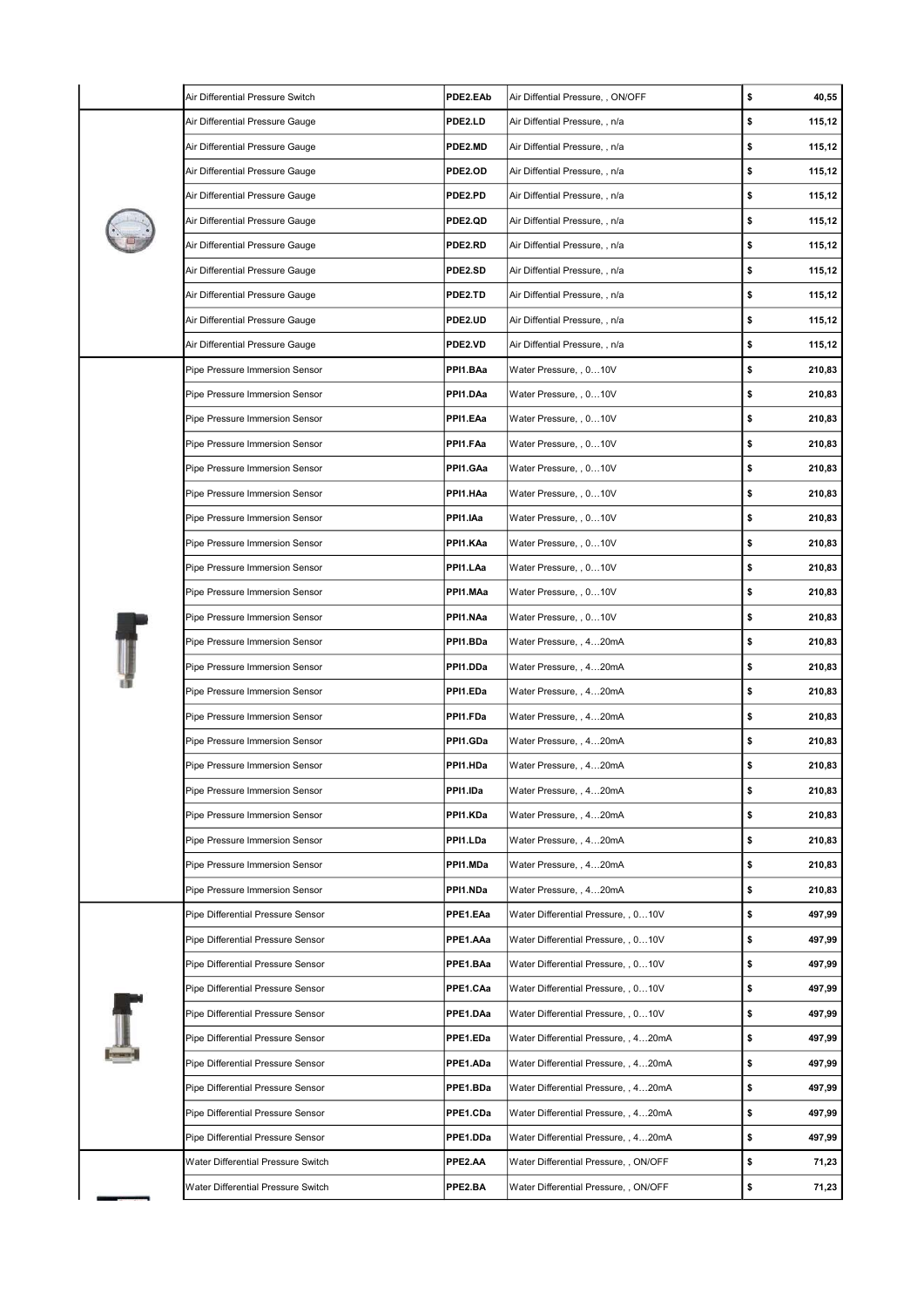| Water Differential Pressure Switch                | PPE2.CA        | Water Differential Pressure, , ON/OFF | \$<br>71,23  |
|---------------------------------------------------|----------------|---------------------------------------|--------------|
| Water Differential Pressure Switch                | PPE2.DA        | Water Differential Pressure, , ON/OFF | \$<br>71,23  |
| Water Differential Pressure Switch                | PPE2.EA        | Water Differential Pressure, , ON/OFF | \$<br>71,23  |
| Water Differential Pressure Switch                | PPE2.FA        | Water Differential Pressure, , ON/OFF | \$<br>71,23  |
| Water Flow Paddle Switch                          | PPI2.AA        | Water Velocity, , ON/OFF              | \$<br>57,56  |
| Water Flow Paddle Switch                          | PPI2.BA        | Water Velocity, , ON/OFF              | \$<br>57,56  |
| Water Level Switch                                | AUS2.AA        | Water Level (hight), , ON/OFF         | \$<br>48,02  |
| Water Level Switch                                | AUS2.BA        | Water Level (hight), , ON/OFF         | \$<br>52,79  |
| Water Level Switch                                | AUS2.CA        | Water Level (hight), , ON/OFF         | \$<br>57,56  |
| Water Level Switch                                | AUS2.DA        | Water Level (hight), , ON/OFF         | \$<br>81,73  |
| Water Level Switch                                | AUS2.EA        | Water Level (hight), , ON/OFF         | \$<br>119,89 |
| Room Light Sensor                                 | LRW1.AA        | Water Level (hight), , 010V           | \$<br>335,17 |
| Room Light Sensor                                 | LRW1.AD        | Light, , 420mA                        | \$<br>335,17 |
| Outdoor Light Sensor                              | LOW1.AAa       | Light, , 010V                         | \$<br>297,01 |
| Outdoor Light Sensor                              | LOW1.ADa       | Light, , 420mA                        | \$<br>297,01 |
| Room Ceiling Light Sensor                         | LRC1.AAa       | Light, , 010V                         | \$<br>402,27 |
| Room Ceiling Light Sensor                         | LRC1.ADa       | Light, , 4…20mA                       | \$<br>402,27 |
| Room Ceiling Light Sensor                         | LRC1.BAa       | Light, , 010V                         | \$<br>402,27 |
| Room Ceiling Light Sensor                         | LRC1.BDa       | Light, , 420mA                        | \$<br>402,27 |
| Room Motion Sensor                                | MRW2.AA        | Motion, , ON/OFF                      | \$<br>258,53 |
| Room Motion Sensor                                | MRW2.BA        | Motion, , ON/OFF                      | \$<br>248,99 |
| Room Ceiling Motion Switch                        | MRC2.AA        | Motion, , ON/OFF                      | \$<br>248,99 |
| Room Ceiling Motion Switch                        | MRC2.BA        | Motion, , ON/OFF                      | \$<br>248,99 |
| Room Ceiling Motion Switch                        | MRC2.CA        | Motion, , ON/OFF                      | \$<br>248,99 |
| Room Ceiling Light and Motion Sensor              | CRC1.AG        | Light / Motion, , 010V - ON/OFF       | \$<br>411,81 |
| BACNET MS/TP Room Temperature Wall Sensor         | TRW9.AA        | Temperature, , RS485 - BACNET MSTP    | \$<br>138,33 |
| BACNET MS/TP Room Temperature Pendulum Sensor     | TRP9.AA        | Temperature, 1 м, RS485 - BACNET MSTP | \$<br>229,91 |
| BACNET MS/TP Room Temperature Pendulum Sensor     | TRP9.BA        | Temperature, 2 м, RS485 - BACNET MSTP | \$<br>232,78 |
| BACNET MS/TP Room Temperature Ceiling Sensor      | TRC9.AA        | Temperature, 1 м, RS485 - BACNET MSTP | \$<br>186,98 |
| BACNET MS/TP Room Temperature Ceiling Sensor      | TRC9.BA        | Temperature, 2 м, RS485 - BACNET MSTP | \$<br>175,54 |
| BACNET MS/TP Pipe Surface Temperature Sensor      | TPS9.AA        | Temperature, 1 м, RS485 - BACNET MSTP | \$<br>172,67 |
| BACNET MS/TP Pipe Surface Temperature Sensor      | TPS9.BA        | Temperature, 2 м, RS485 - BACNET MSTP | \$<br>175,54 |
|                                                   |                |                                       | 172,67       |
| BACNET MS/TP Universal Surface Temperature Sensor | <b>TUS9.AA</b> | Temperature, 1 м, RS485 - BACNET MSTP | \$           |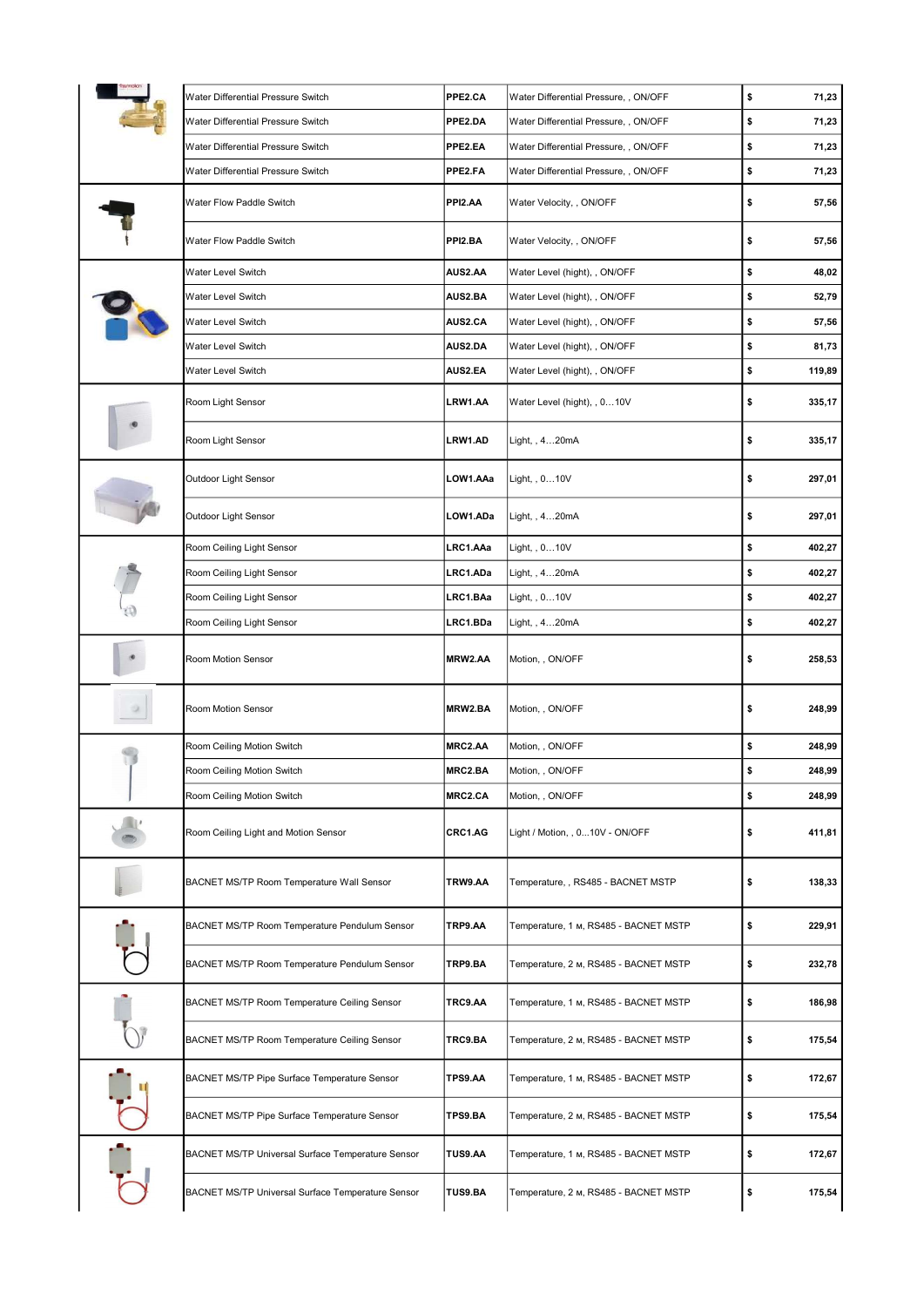|               | BACNET MS/TP Universal Temperature Cable Sensor        | <b>TUU9.AA</b> | Temperature, 1 м, RS485 - BACNET MSTP                 | \$<br>158,36 |
|---------------|--------------------------------------------------------|----------------|-------------------------------------------------------|--------------|
|               | <b>BACNET MS/TP Universal Temperature Cable Sensor</b> | TUU9.BA        | Temperature, 2 м, RS485 - BACNET MSTP                 | \$<br>161,23 |
|               | BACNET MS/TP Outdoor Temperature Wall Sensor           | TOW9.AA        | Temperature, , RS485 - BACNET MSTP                    | \$<br>144,05 |
|               | <b>BACNET MS/TP Pipe Immersion Temperature Sensor</b>  | TPI9.AA        | Temperature, 4x50 мм, RS485 - BACNET MSTP             | \$<br>188,42 |
|               | BACNET MS/TP Pipe Immersion Temperature Sensor         | TPI9.GA        | Temperature, 6x100 мм, RS485 - BACNET MSTP            | \$<br>197,00 |
|               | <b>BACNET MS/TP Pipe Immersion Temperature Sensor</b>  | TPI9.BA        | Temperature, 6x150 мм, RS485 - BACNET MSTP            | \$<br>205,59 |
|               | <b>BACNET MS/TP Pipe Immersion Temperature Sensor</b>  | TPI9.CA        | Temperature, 6x200 мм, RS485 - BACNET MSTP            | \$<br>214,17 |
|               | <b>BACNET MS/TP Duct Immersion Temperature Sensor</b>  | TDI9.AA        | Temperature, 6x50 мм, RS485 - BACNET MSTP             | \$<br>151,21 |
|               | <b>BACNET MS/TP Duct Immersion Temperature Sensor</b>  | TDI9.GA        | Temperature, 6x100 мм, RS485 - BACNET MSTP            | \$<br>154,07 |
|               | <b>BACNET MS/TP Duct Immersion Temperature Sensor</b>  | TDI9.BA        | Temperature, 6x150 мм, RS485 - BACNET MSTP            | \$<br>156,93 |
|               | <b>BACNET MS/TP Duct Immersion Temperature Sensor</b>  | TDI9.CA        | Temperature, 6x200 мм, RS485 - BACNET MSTP            | \$<br>159,80 |
|               | BACNET MS/TP Duct Immersion Temperature Sensor         | TDI9.FA        | Temperature, 6x250 мм, RS485 - BACNET MSTP            | \$<br>162,66 |
|               | <b>BACNET MS/TP Duct Immersion Temperature Sensor</b>  | TD19.DA        | Temperature, 6x300 мм, RS485 - BACNET MSTP            | \$<br>165,52 |
|               | <b>BACNET MS/TP Duct Immersion Temperature Sensor</b>  | TDI9.EA        | Temperature, 6x450 мм, RS485 - BACNET MSTP            | \$<br>174,11 |
|               | BACNET MS/TP Room Humidity- Temperature Sensor         | CRW9.AA        | Temperature / Humidity, , RS485 - BACNET MSTP         | \$<br>169,81 |
|               | BACNET MS/TP Duct Humidity- Temperature Sensor         | CDI9.AA        | Temperature / Humidity, 140 мм, RS485 - BACNET MS¶ \$ | 186,98       |
|               | BACNET MS/TP Duct Humidity- Temperature Sensor         | CDI9.BA        | Temperature / Humidity, 270 мм, RS485 - BACNET MS1 \$ | 204,16       |
|               | BACNET MS/TP Ceiling Humidity- Temperature Sensor      | CRC9.AA        | Temperature / Humidity, 1 м, RS485 - BACNET MSTP      | \$<br>201,29 |
|               | BACNET MS/TP Ceiling Humidity- Temperature Sensor      | CRC9.BA        | Temperature / Humidity, 2 м, RS485 - BACNET MSTP      | \$<br>204,16 |
|               | BACNET MS/TP Pendulum Humidity- Temperature Sensor     | CRP9.AA        | Temperature / Humidity, 1 м, RS485 - BACNET MSTP      | \$<br>273,32 |
|               | BACNET MS/TP Pendulum Humidity- Temperature Sensor     | CRP9.BA        | Temperature / Humidity, 2 м, RS485 - BACNET MSTP      | \$<br>270,46 |
|               | BACNET MS/TP Outdoor Humidity- Temperature Sensor      | COW9.AA        | Temperature / Humidity, , RS485 - BACNET MSTP         | \$<br>175,54 |
| $\frac{1}{2}$ | BACNET MS/TP Duct Air Quality (CO2) Sensor             | GDI9.AA        | Air Quality (CO2), 150 мм, RS485 - BACNET MSTP        | \$<br>402,59 |
|               | BACNET MS/TP Universal Air Quality (CO2) Sensor        | GUW9.AA        | Air Quality (CO2), , RS485 - BACNET MSTP              | \$<br>373,49 |
|               | BACNET MS/TP Air Differential Pressure Sensor          | PDE9.AA        | Air Diffential Pressure, , RS485 - BACNET MSTP        | \$<br>259,01 |
|               | MODBUS RTU Room Temperature Wall Sensor                | TRW9.AG        | Temperature, , RS485 - Modbus RTU                     | \$<br>138,33 |
|               | MODBUS RTU Room Temperature Pendulum Sensor            | TRP9.AG        | Temperature, 1 м, RS485 - Modbus RTU                  | \$<br>229,91 |
|               | MODBUS RTU Room Temperature Pendulum Sensor            | TRP9.BG        | Temperature, 2 м, RS485 - Modbus RTU                  | \$<br>232,78 |
|               | MODBUS RTU Room Temperature Ceiling Sensor             | TRC9.AG        | Temperature, 1 м, RS485 - Modbus RTU                  | \$<br>186,98 |
|               | MODBUS RTU Room Temperature Ceiling Sensor             | TRC9.BG        | Temperature, 2 м, RS485 - Modbus RTU                  | \$<br>175,54 |
|               | MODBUS RTU Pipe Surface Temperature Sensor             | TPS9.AG        | Temperature, 1 м, RS485 - Modbus RTU                  | \$<br>172,67 |